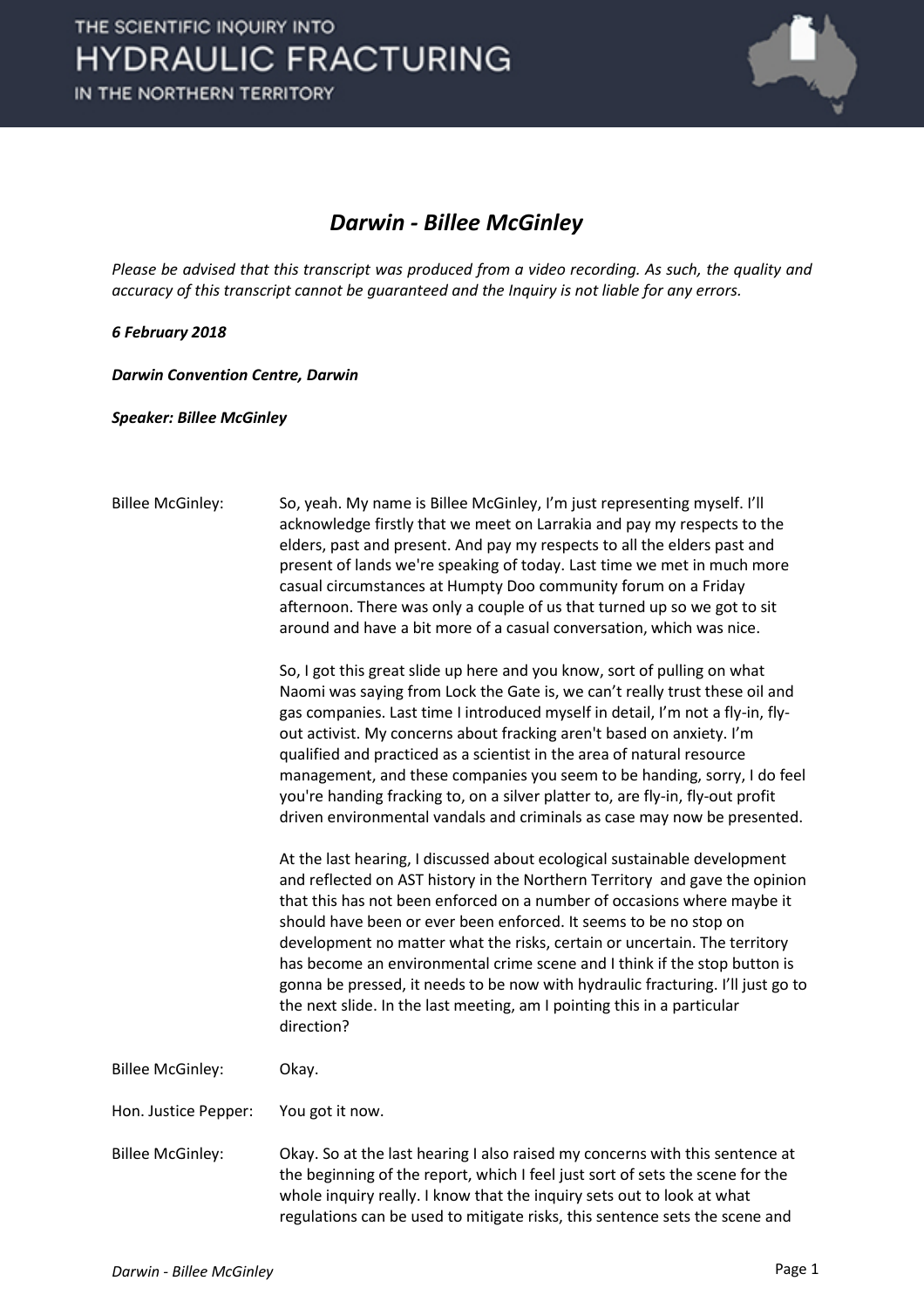

sort of makes this assumption that, if there's good regulations, there's less environmental problems. At the time of the hearing, I didn't follow that question up at the end of my presentation but discussed it with you a bit more at the community forum. It took a while, it's different logic I suppose and it was acknowledged what I was talking about. As I was leaving the community forum, Justice Pepper came up to me quietly and said that they probably wouldn't be changing that sentence. So yeah, it's an interesting sentence and I'll go back to that a bit later on.

Next one. So just in terms of my comments about any inquiry, seem to be handing out fracking to the Northern Territory Government and the industry on a silver platter, even the oil industry has commented on that themselves and saying that, this is just interim report phase that's it's being qualified positive for Falcon Origin, major recommendations consist with other Australian International views is that the environment associated with hydraulic fracking can be majorly affected subjected to creation of a robust regulatory regime. So again set on that premise that regulations mitigate risks.

I'm not meaning to highlight this sentence more, it's just to put on the other slide. Indeed the inquiry actually said there were risks that groundwater or so could be contaminated by chemicals but this could be contained by system management strategies. Anyway, we'll get onto some more of the nitty gritty I suppose but not as nitty gritty as Naomi from Lock The Gate. So I'll start with your recommendations that are a very important matter, climate change and justifications for these. It's referenced quite a bit in this section Scone et al life cycle analysis of natural gas extraction and power generation. It's the report, makes the statement that new technology and best practices have been out to reduce emissions to more acceptable levels and it seems this evidence has been used to go forth with the premise that it can be mitigated through best practices and new technologies.

The report, this Scone et al is actually produced by the National Energy Technology Laboratory which, you know, is hardly an independent source. So it says here the modal scenario produce emissions of 20 - 30% lower than historical practices and also in that reference it says that those technologies have not been achieved broad commercialisation. I just feel that's not really a strong point, it's not a strong reference and again, just shows me that there's so much other evidence out there and why hasn't the world caught up with this great news. Whereas since then, still scientists are saying that this is from an article shale gas is one of the less sustainable ways to produce electricity. Saying how high the emissions are and even though Shale gas has high emissions it also has the lowest employment rates. So it just feels like sometimes in this draft final report there is a filtering of information to paint that nice picture that all these risks can be mitigated. The World Bank has said to end financial support for oil and gas extraction because of the impacts on climate change and basically your recommendations don't really address the impact on climate change or make any comment about that whether it's sustainable or not. It just goes into we're just going to monitor, monitor, monitor and then introduce world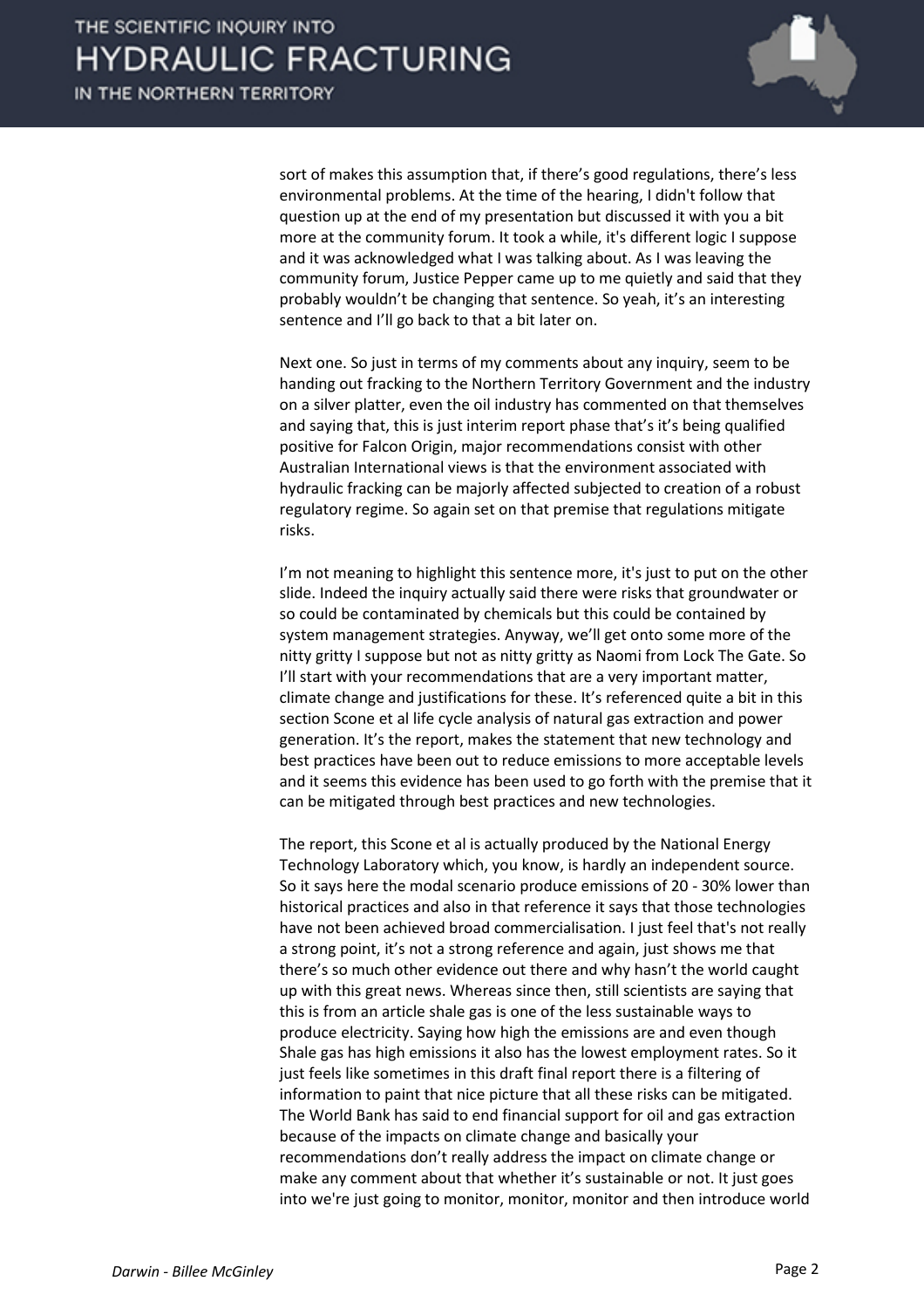

best practices whatever they are, which haven't been commercially produced.

There's further studies around too, you don't have to look far, that show at best you can reduce the greenhouse gas emissions to CSG levels and this particular report here actually comments on the Scone et al findings and the USEPA statements about reducing emissions and says that they are a little bit short sighted. The EPA subsequently reduced the estimates of upstream emissions cut relying on non-peer reviewed industry report. And then of course yesterday, just yesterday you were presented some very different views on greenhouse emission. So I just feel this is an example of, that I see throughout the report of, you've set the scene from the start that we can mitigate all of this and then just finding that evidence to prove it and not really interrogating that information and looking at what's happening worldwide or mainstream or peer reviewed. So that's just one example of climate change. Just down the road you've got Elon Musk Tesla in South Australia. Making deals on putting solar everywhere and we're talking about this fracking.

I've been searching through the report and my time is very limited. I'm not getting paid to assess this and it goes on about this world's best regulations a lot. You've decided to consult with Alberta Energy Regulator and British Columbia as well and neither of them have actually started doing shale gas on a commercial level, is that right? No. This is taken directly from Alberta Energies website saying, "has extensive experiences in development energy source". Oh it has started shale gas, but it hasn't created specific regulation for shale gas. It's still using CSG regulations. Just getting back to that sentence I suppose, in the report it says that regulatory form is considered by the panel to be a mitigating factor rather that a risk requiring assessment. So going to back to that sentence from the start, I can't find the evidence or the report that's looked at fracking all over the world in different jurisdictions with different regulatory systems and come to a conclusion that there's modern ways to regulate this that are better and have less problems. Which is the basis or sets the scene for this whole inquiry.

Currently there are not statutes operating specifically for shale gas operations, again, another one. So that same oil industry report said that even though the fracking inquiries not making a decision about fracking in the territory, Mr Gunner has said that when the decision is made it will take only by the cabinet and government and solely on the recommendations of the Pepper inquiry. There is a responsibility in this inquiry to the end result as well. So I suppose just maybe a couple of questions, in relation to the new technologies and practices to reduce greenhouse emissions, can anyone on the panel elaborate on that. Maybe you Vaughan Beck, Dr Vaughan Beck? And why is that regulation considered a risk? Is one of my two main questions.

Hon. Justice Pepper: Sorry this is your opportunity to present to us.

Billee McGinley: Yeah, okay. So I can't ask questions?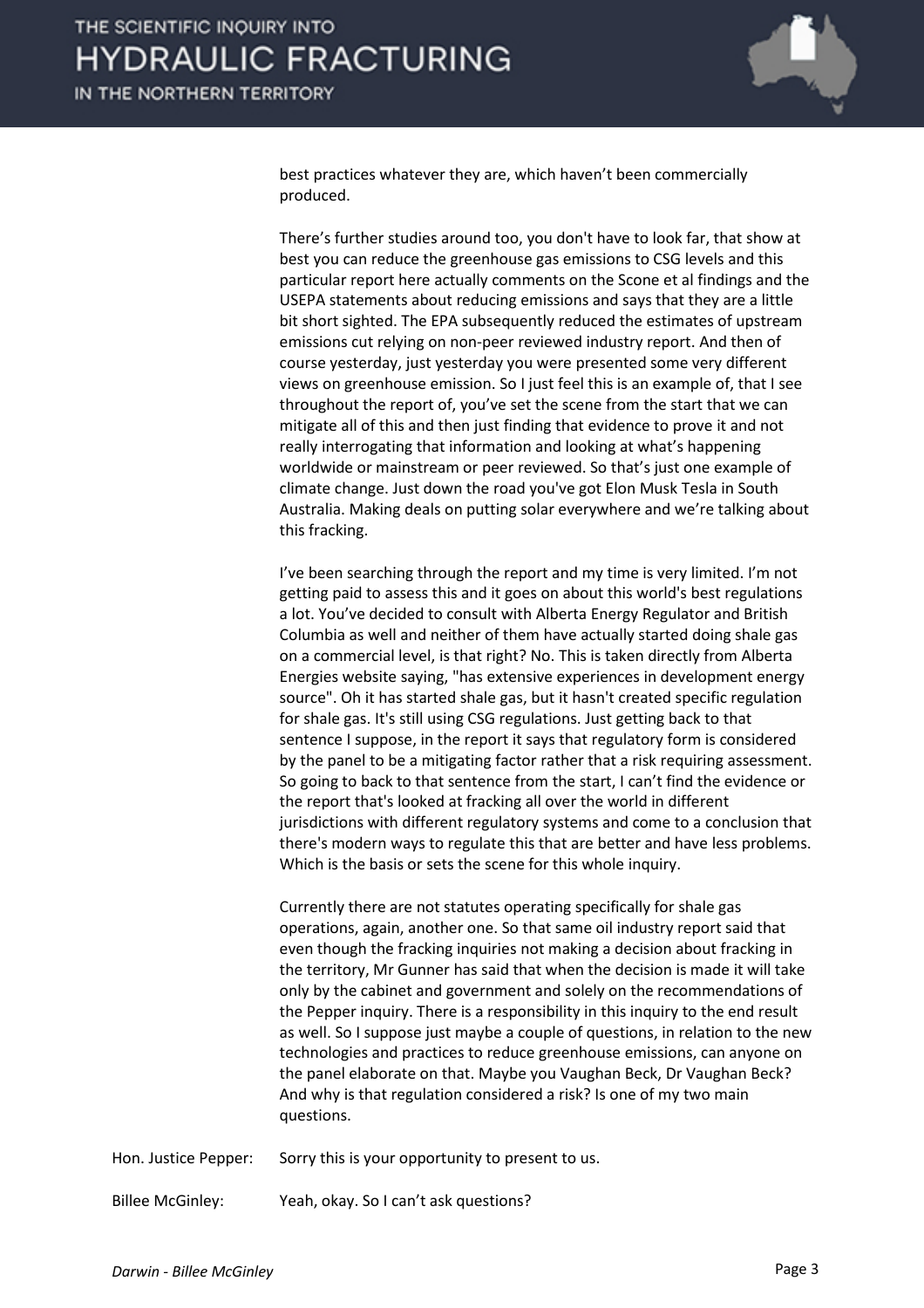## THE SCIENTIFIC INQUIRY INTO **HYDRAULIC FRACTURING**

IN THE NORTHERN TERRITORY



| Hon. Justice Pepper:    | Yeah, again. If you just finish your presentation.                                                                                                                                                                                                                                                                                                                                                                                                |
|-------------------------|---------------------------------------------------------------------------------------------------------------------------------------------------------------------------------------------------------------------------------------------------------------------------------------------------------------------------------------------------------------------------------------------------------------------------------------------------|
| <b>Billee McGinley:</b> | I've finished, I'll just finish, yeah. And then probably just want to ask you<br>cause I couldn't find it in the report.                                                                                                                                                                                                                                                                                                                          |
| Hon. Justice Pepper:    | If there's something you can't find, then tell us-                                                                                                                                                                                                                                                                                                                                                                                                |
| <b>Billee McGinley:</b> | Yeah, sure.                                                                                                                                                                                                                                                                                                                                                                                                                                       |
| Hon. Justice Pepper:    | -And we can perhaps comment on that, I think that's probably the way to<br>deal with it.                                                                                                                                                                                                                                                                                                                                                          |
| <b>Billee McGinley:</b> | Okay, no worries. Yeah, so just in relation to the new technologies and<br>practices to reduce greenhouse emissions, can anyone elaborate on?                                                                                                                                                                                                                                                                                                     |
| Hon. Justice Pepper:    | Hold on, sorry for this to work, your comment is you couldn't find in the<br>report, specification of those new technologies. Is that what your criticism<br>is?                                                                                                                                                                                                                                                                                  |
| <b>Billee McGinley:</b> | There was a little bit of stuff, but yeah. If there is any further comment on<br>that, from what I see it's not being used commercially yet. Have you seen<br>evidence of that? Yeah. It did state some technical things have been<br>implemented but not really what's being practiced.                                                                                                                                                          |
| Hon. Justice Pepper:    | So, again if I could perhaps rephrase it, you would like to see more<br>specificity in relation to what those new technologies are?                                                                                                                                                                                                                                                                                                               |
| <b>Billee McGinley:</b> | Yeah whether they are ready to be adopted and commercially                                                                                                                                                                                                                                                                                                                                                                                        |
| Hon. Justice Pepper:    | Okay.                                                                                                                                                                                                                                                                                                                                                                                                                                             |
| <b>Billee McGinley:</b> | Yeah.                                                                                                                                                                                                                                                                                                                                                                                                                                             |
| Hon. Justice Pepper:    | We will take that on board, thank you. Anything further? Any questions?                                                                                                                                                                                                                                                                                                                                                                           |
| <b>Billee McGinley:</b> | Was there any more comments, sorry, about this whole premise that, where<br>are you getting your evidence that regulations can mitigate risks? A big<br>question, I don't see that presented, it's just assumed from the start. I don't<br>know if I'm missing something. Is there something in the background studies<br>or terms of reference? But I don't see, to make that conclusion you would<br>need to do a bit of research and analysis. |
| Prof. Brian Priestly:   | Want to make a comment on that?                                                                                                                                                                                                                                                                                                                                                                                                                   |
| Hon. Justice Pepper:    | Well again, this is your opportunity to present to us. I understand-                                                                                                                                                                                                                                                                                                                                                                              |
| <b>Billee McGinley:</b> | Its my concern that [crosstalk].                                                                                                                                                                                                                                                                                                                                                                                                                  |
| Hon. Justice Pepper:    | Hang on a second, please, please let me finish. That's your very powerful<br>submission. If I understand your presentation correctly it's your principal                                                                                                                                                                                                                                                                                          |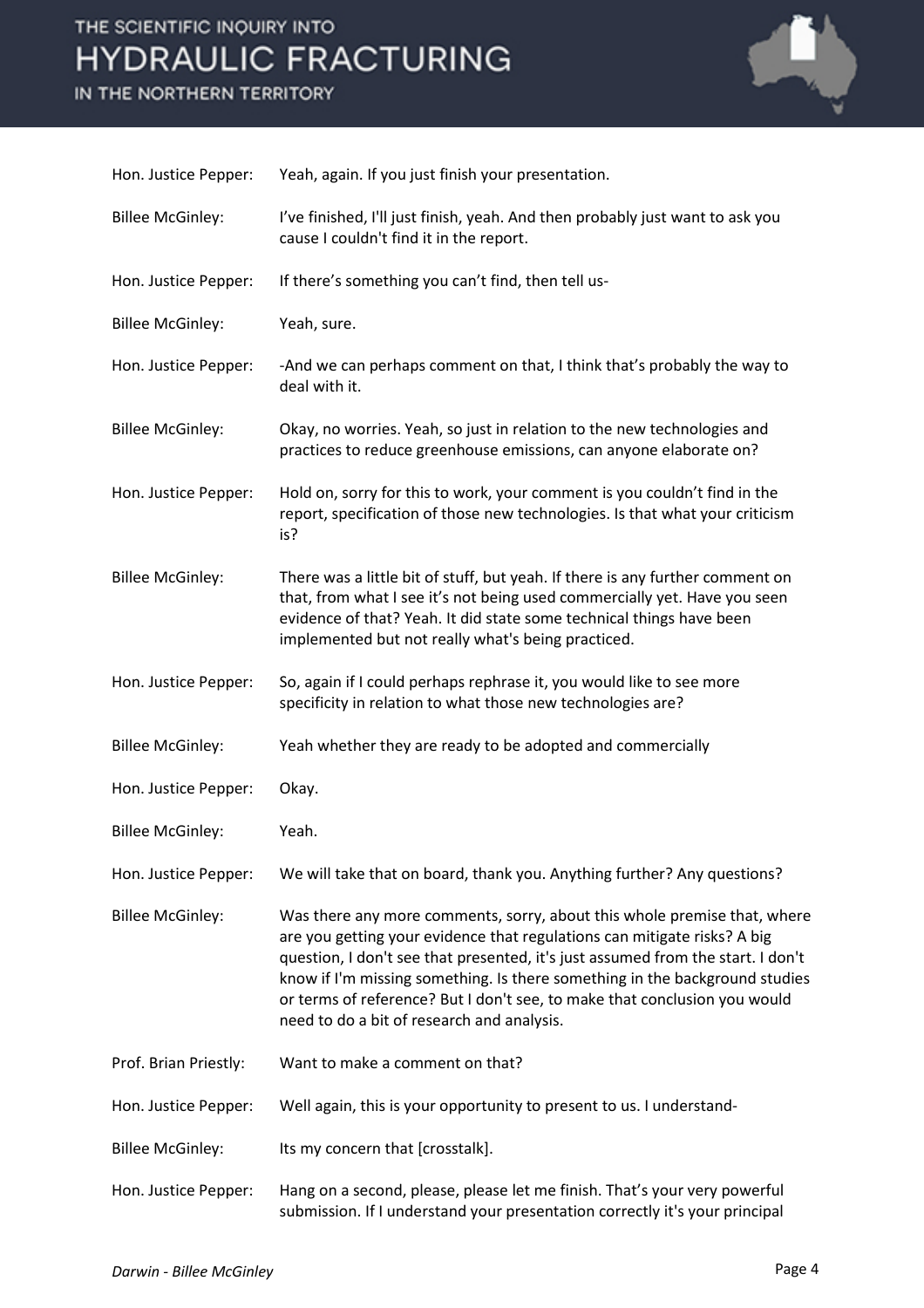## THE SCIENTIFIC INQUIRY INTO **HYDRAULIC FRACTURING**

IN THE NORTHERN TERRITORY



submission that regulation isn't the answer as you say we've said in the draft final report. Have I understood that submission correctly?

- Billee McGinley: I think it's just an assumption. Like other people say there's still uncertainty around controlling these risks. But this inquiry is saying there is an uncertainty around controlling these risks. So therefore we will continue on now and we'll write a report about how we can regulate it. So I just feel like the inquiry is not really, I think it's selling short the risks and using smoke and mirrors basically with all these regulatory recommendations to cover up the risks. I just don't see the evidence to set that premise.
- Hon. Justice Pepper: I understand that submission. And I suppose you accept that you would like to ask more detailed questions of the panel. Just a reminder that we will be starting this week, our community forums.
- Billee McGinley: Unfortunately, can't make it.
- Hon. Justice Pepper: They will be, of course, in Humpty Doo in the Friday evening and Darwin on the Saturday morning. Sorry, Dr Jones had a comment, more a question.
- Dr. Dr. David Jones: Just in terms of evidence about the effectives of regulation, there is actually a body of published work which has looked at improvements and regulation through time. And actually has been in distinct correlation with a marked decrease in a number of incidences as a result of that increased regulation. So there is actually an evidentiary base in saying that improved regulation has led to improved performance. Might not be 100% performance but it has certainly reduced the-
- Billee McGinley: Yes, okay.

Dr. David Jones: - - Number of incidences that are occurring.

Billee McGinley: Okay, great. And where can I find that sorry?

- Hon. Justice Pepper: Again, I'll leave you to do your own research. But I think Dr Beck has a question.
- Dr. Vaughan Beck: Yes, in terms of greenhouse gases, just let me observe in the report there is a description of what new regulations have been implemented in the United States. There is a description of those regulations and as a result of those implementations the emission in the United States have dropped. So there's been a marked relationship between introduction of regulations and changes in emissions.
- Billee McGinley: But you know, they haven't reduced it too remarkably or reduced them completely. It's still an issue, it's still a climate change issue, still producing greenhouse gases at CSG levels according to some people, at best.
- Dr. Vaughan Beck: As I said, they've reduced them, they haven't eliminated them and in most activities, not all. It's very difficult to eliminate risk to zero. So there is always some residual. What we've done is indicate a raft of activities not